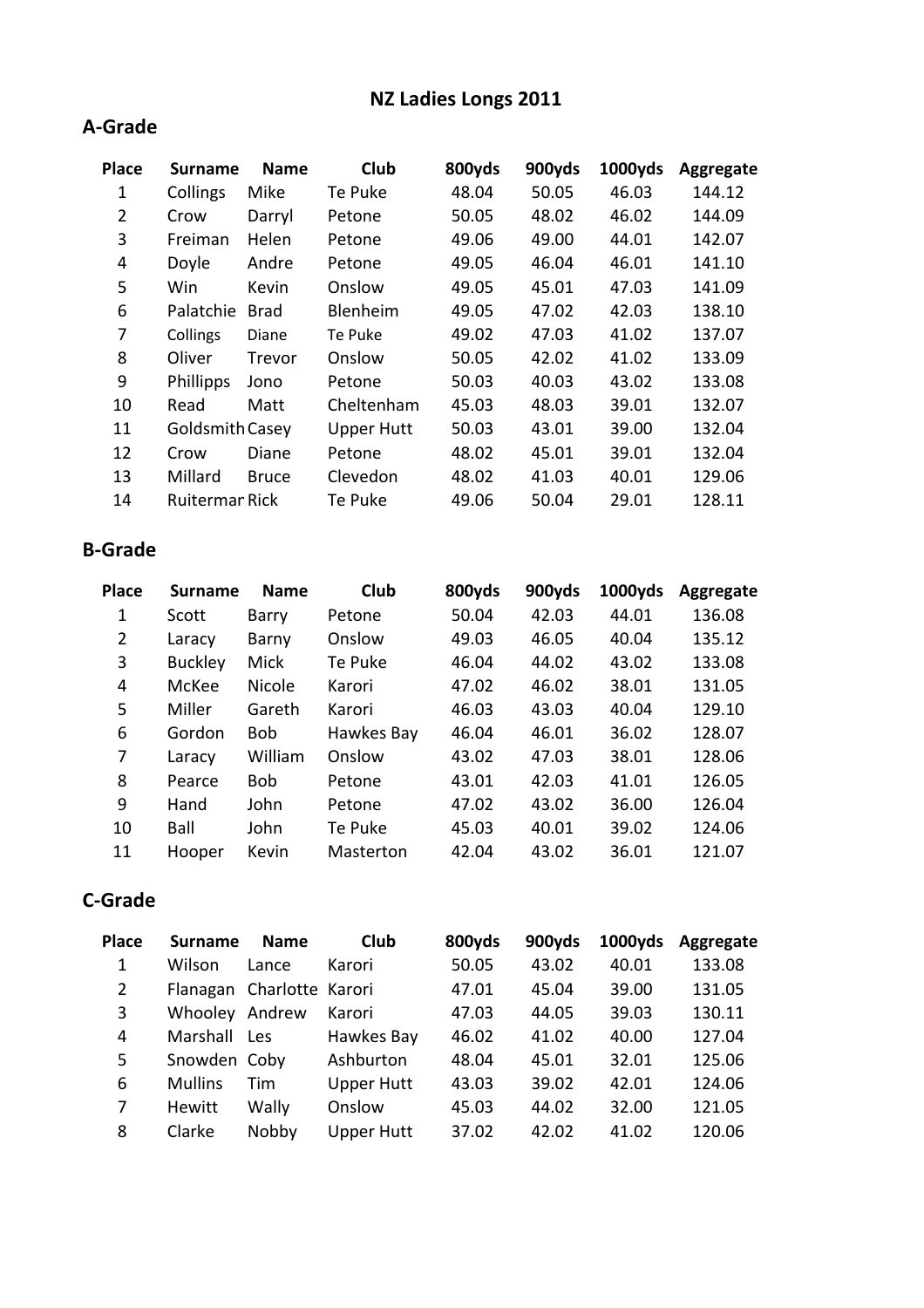# Tyro

| Place         | Surname Name      | <b>Club</b> |       |       |             | 800yds 900yds 1000yds Aggregate |
|---------------|-------------------|-------------|-------|-------|-------------|---------------------------------|
|               | 1 Cameron Irene   | Te Puke     | 48.05 |       | 44.03 41.00 | 133.08                          |
| 2             | Whata Coby Onslow |             | 34.01 | 43.03 | 42.00       | 119.04                          |
| $\mathcal{R}$ | Virtosu Florian   | – Karori    | 45.01 | 29.00 | 27.01       | 101.02                          |

## F Open

| <b>Place</b> | <b>Surname</b> | <b>Name</b> | Club   | 800yds | 900yds | 1000yds | Aggregate |
|--------------|----------------|-------------|--------|--------|--------|---------|-----------|
| 1            | Bull           | Bryan       | Petone | 44.04  | 49.02  | 44.02   | 137.08    |
| 2            | Morris         | June        | Karori | 48.04  | 46.02  | 42.01   | 136.07    |
| 3            | Subritzky      | Wayne       | Karori | 48.06  | 49.08  | 38.01   | 135.15    |
| 4            | Graeme         | Cook        | Karori | 49.06  | 43.03  | 43.01   | 135.10    |
| 5            | Subritzky      | Maurice     | Karori | 43.04  | 47.05  | 44.04   | 134.13    |
| 6            | <b>Morris</b>  | Steve       | Karori | 50.05  | 48.06  | 0.00    | 98.11     |
| 7            | Hansen         | Hayden      | Karori | 0.00   | 48.04  | 46.03   | 94.07     |
|              |                |             |        |        |        |         |           |

### FTR

| <b>Place</b>   | <b>Surname</b>        | <b>Name</b> | <b>Club</b> | 800yds | 900yds | 1000yds | Aggregate |
|----------------|-----------------------|-------------|-------------|--------|--------|---------|-----------|
| $\mathbf{1}$   | Benbrook Anita        |             | Petone      | 50.07  | 49.02  | 43.00   | 142.09    |
| $\overline{2}$ | Flanagan Steve        |             | Karori      | 48.06  | 43.03  | 45.03   | 136.12    |
| 3              | Flanagan Karyn        |             | Karori      | 47.04  | 47.01  | 41.03   | 135.08    |
| 4              | Martin                | John        | Karori      | 40.04  | 48.05  | 32.03   | 120.12    |
| <b>TEAMS</b>   |                       |             |             |        |        |         |           |
| Petone 1       | Doyle                 | Andre       | 49.05       | 46.04  | 46.01  | 141.10  |           |
|                | Phillipps             | Jono        | 50.03       | 40.03  | 43.02  | 133.08  |           |
|                | Crow                  | Darryl      | 50.05       | 48.02  | 46.02  | 144.09  |           |
|                | Freiman               | Helen       | 49.06       | 49.00  | 44.01  | 142.07  | 560.34    |
| <b>TE Puke</b> | Collings              | Diane       | 49.02       | 47.03  | 41.02  | 137.07  |           |
|                | Collings              | Mike        | 48.04       | 50.05  | 46.03  | 144.12  |           |
|                | <b>Ruitermar Rick</b> |             | 49.06       | 50.04  | 29.01  | 128.11  |           |
|                | Cameron Irene         |             | 48.05       | 44.03  | 41.00  | 133.08  | 542.38    |
| Onslow         | Win                   | Kevin       | 49.05       | 45.01  | 47.03  | 141.09  |           |
|                | Oliver                | Trevor      | 50.05       | 42.04  | 41.02  | 133.11  |           |
|                | Laracy                | William     | 43.02       | 47.03  | 38.01  | 128.06  |           |
|                | Laracy                | Bernard     | 49.03       | 46.05  | 40.04  | 135.12  | 537.38    |
|                |                       |             |             |        |        |         |           |
| <b>Karori</b>  | Wilson                | Lance       | 50.05       | 43.02  | 40.01  | 133.08  |           |
|                | Flanagan              | Charolette  | 47.01       | 45.04  | 39.00  | 131.05  |           |
|                | Whooley               | Andrew      | 47.03       | 44.05  | 39.03  | 130.11  |           |
|                | McKee                 | Nicole      | 47.02       | 46.02  | 38.01  | 131.05  | 525.29    |